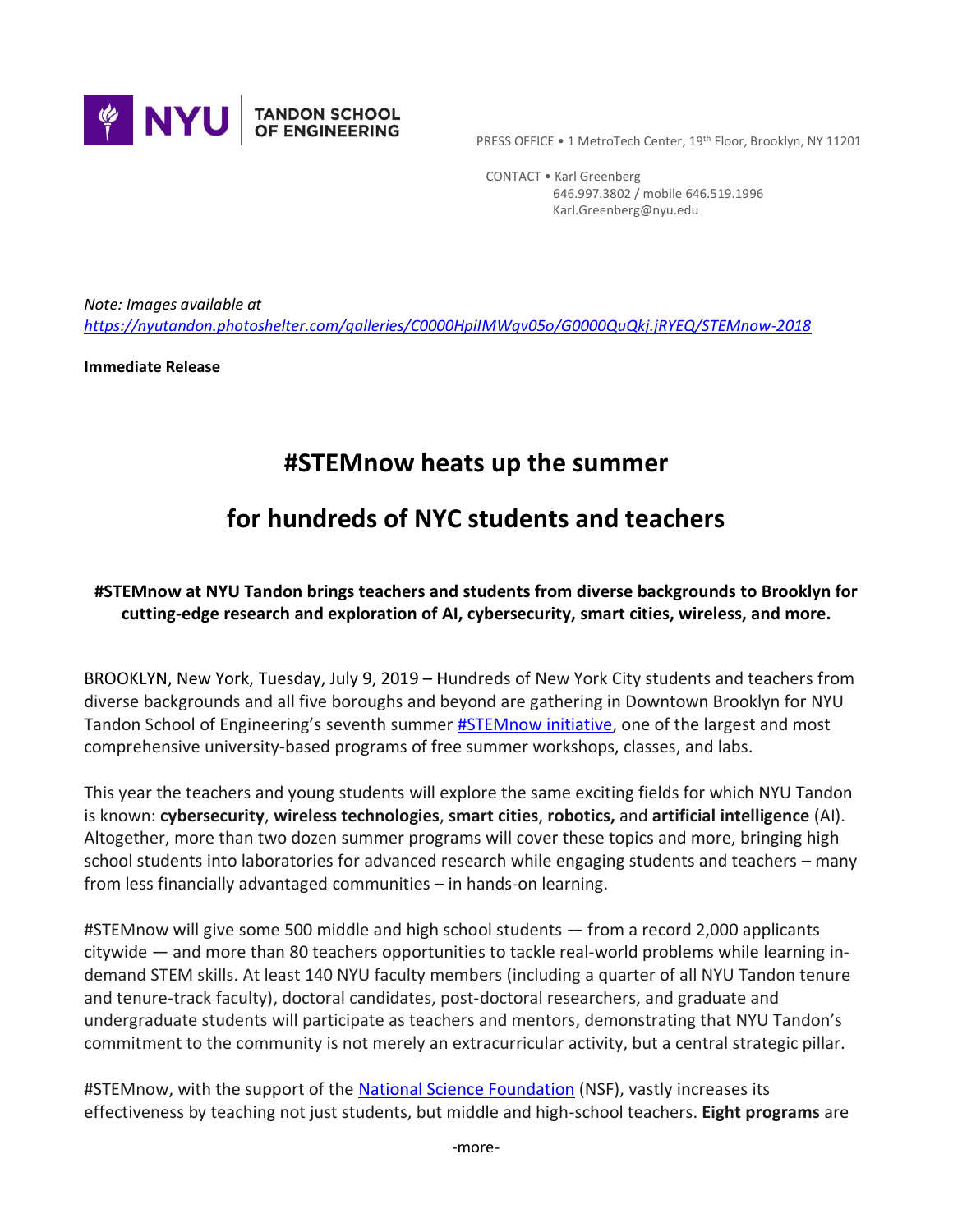funded by NSF grants that provide stipends allowing #STEMnow to attract outstanding high school teachers, each of whom will pass along their newly acquired knowledge to hundreds or even thousands of students during their careers.

"The Center for K12 STEM Education is pleased to welcome hundreds of young students and teachers to the Tandon School of Engineering campus again this summer," said [Ben Esner,](https://engineering.nyu.edu/staff/ben-esner) director of the Center for K12 STEM Education at NYU Tandon. "Our programs serve more people every year, and we are grateful for the outstanding commitment of faculty, undergraduate and graduate students to provide a high quality educational experience, and to the support of corporate, foundation and philanthropic partners."

A recent study by the [New York Equity Coalition](http://equityinedny.edtrust.org/wp-content/uploads/sites/14/2018/05/Within-Our-Reach.pdf) reported that underserved schools lack sufficient STEM gateway courses and opportunities. For the past six years, #STEMnow, under NYU Tandon's [Center for K12 STEM Education,](https://engineering.nyu.edu/research-innovation/k12-stem-education) has worked to change that. Highlights of this seventh summer include:

## **#STEMnow helps solve NYC's greatest sustainability and livability challenges**

SONYC (Sounds of New York City) – mitigating noise pollution, the No. 1 complaint of New Yorkers

- Middle school students will learn the science of sound as part of this city-funded project involving nearly two dozen researchers and scientists at NYU Tandon and NYU Steinhardt School of Culture, Education, and Human Development. Participants will conduct field and lab work, including "sound walks" in Brooklyn's DUMBO neighborhood to record ambient noises and analyze them in the audio lab of [Luke Dubois,](https://engineering.nyu.edu/faculty/r-luke-dubois) a professor and co-director of NYU Tandon's [Integrated and Digital Media](https://engineering.nyu.edu/academics/programs/integrated-digital-media-ms) program.
- Middle school teachers will get two weeks of professional training in the technologies behind SONYC, followed by two weeks of classroom work alongside the students.
- Teachers and students work together to complete an intensive curriculum developed by the [Music, Audio, and Research Laboratory](https://steinhardt.nyu.edu/marl/) at NYU Steinhardt.

## COSMOS

This immersion in cutting-edge wireless technology gives middle and high school teachers a unique opportunity to become part of the [Cloud Enhanced Open Software Defined Mobile Wireless](https://cosmos-lab.org/)  [Testbed for City-Scale Deployment](https://cosmos-lab.org/) (COSMOS), one of the first and largest testbeds for 5G and advanced wireless communications in the country. This summer, with the support of NSF funding, 10 New York teachers arrive at NYU Tandon and Columbia Engineering to design and develop webbased curricula and experiments that they will take back to their classrooms in the fall. Students will learn basic electrical engineering principles, such as the physics of radio waves, then test their knowledge with hands-on experiments such as weather monitoring and smart transportation sensors. Through the support of  $\overline{AT&T}$ , master's students will give classroom support this fall via mentoring and technical expertise.

## C2SMART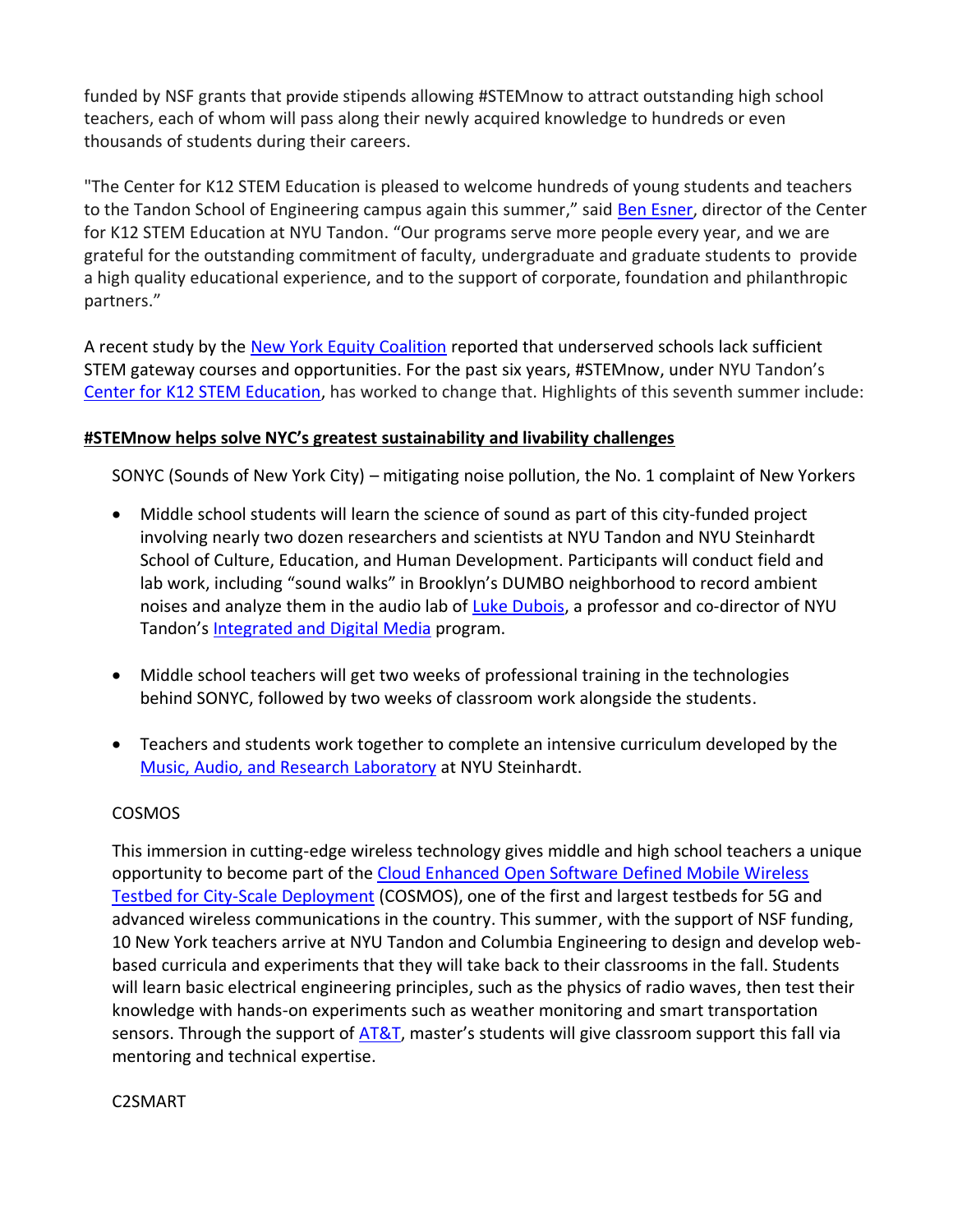As part of the seven-week [ARISE](https://engineering.nyu.edu/research-innovation/k12-stem-education/student-programs/arise) (Applied Research Innovations in Science and Engineering) program, in which 62 high-school students do authentic research in 31 NYU labs, a cohort of students will explore transportation systems and urban mobility at **NYU Tandon's [C2SMART](http://c2smart.engineering.nyu.edu/)**, a U.S. Department of Transportation–funded Tier 1 University Transportation Center. The high schoolers, working with Ph.D. students, will learn new computer programs, including transportation-specific software, and how to deploy such technologies as commercial drones while participating on active research projects including: development of a bicycle sensor to study cycling safety; urban parking research; a study of how wearable sensors can improve safety in work zones; and research on how anonymous data from devices, satellite imagery, and social media can predict population-level public health problems.

## NYU WIRELESS

Another ARISE program gives students an opportunity to help develop the next generation of Internet technologies in Professor [Shivendra Panwar](http://catt.poly.edu/~panwar/)'s laboratory a[t NYU WIRELESS,](https://wireless.engineering.nyu.edu/) an international leader in research of advanced wireless communication.

## Smart Cities

A five-week intensive program for middle school students, [Science of Smart Cities](https://engineering.nyu.edu/research-innovation/k12-stem-education/student-programs/science-smart-cities-sosc) (SoSC) will explore energy delivery and the grid, urban infrastructure, transportation and wireless communications, and more, all focused on making cities livable, efficient, sustainable, and safer. For high school students, [Innovation and Entrepreneurship and the Science of Smart Cities](https://engineering.nyu.edu/research-innovation/k12-stem-education/student-programs/innovation-entrepreneurship-and-science) [\(ieSoSC\)](https://engineering.nyu.edu/research-innovation/k12-stem-education/student-programs/innovation-entrepreneurship-and-science) gives participants, many of whom completed SoSC, a taste of the fast-paced, highstakes world of smart-city technology startups through hands-on projects, instruction, and activities that apply coding/computer science, engineering, and technology skills.

• Students participating in SoSC and ieSoSC will demonstrate their projects during a **Smart Cities Day at NYU Tandon**, open to the public, on **Friday August 2, 2019.**

## **#STEMnow teaches cybersecurity and AI**

[Cybersecurity](https://www.bls.gov/ooh/computer-and-information-technology/information-security-analysts.htm) an[d AI](http://reports.weforum.org/future-of-jobs-2018/key-findings/) are fields projected to grow at a [blistering pace](https://www.bls.gov/ooh/computer-and-information-technology/information-security-analysts.htm) over the next few years. NYU Tandon brings its [reputation,](https://engineering.nyu.edu/news/search-narrows-worlds-top-student-hackers-and-cybersecurity-protectors-countdown-nyu-csaw) expertise, and [influence](https://engineering.nyu.edu/academics/departments/electrical-and-computer-engineering/ece-seminar-series/modern-artificial) in both to bear on its STEM courses for NYC high schoolers.

- [CS4CS](https://engineering.nyu.edu/research-innovation/k12-stem-education/student-programs/computer-science-cyber-security-cs4cs) (Computer Science for Cybersecurity) is a three-week full-day program that introduces a diverse group of high schoolers (80% of whom are young women) to programming, virtuous hacking, and digital forensics during an intensive and supportive three-week program designed to encourage them to pursue educational opportunities in cybersecurity.
- High school is not too early to dip a toe into artificial intelligence. One ARISE opportunity gives intrepid scholars an introduction to machine learning with artificial intelligence researcher Professor [Anna Choromanska.](https://engineering.nyu.edu/faculty/anna-choromanska)

## **#STEMnow brings robotics, mechatronics, and electrical engineering to NYC classrooms**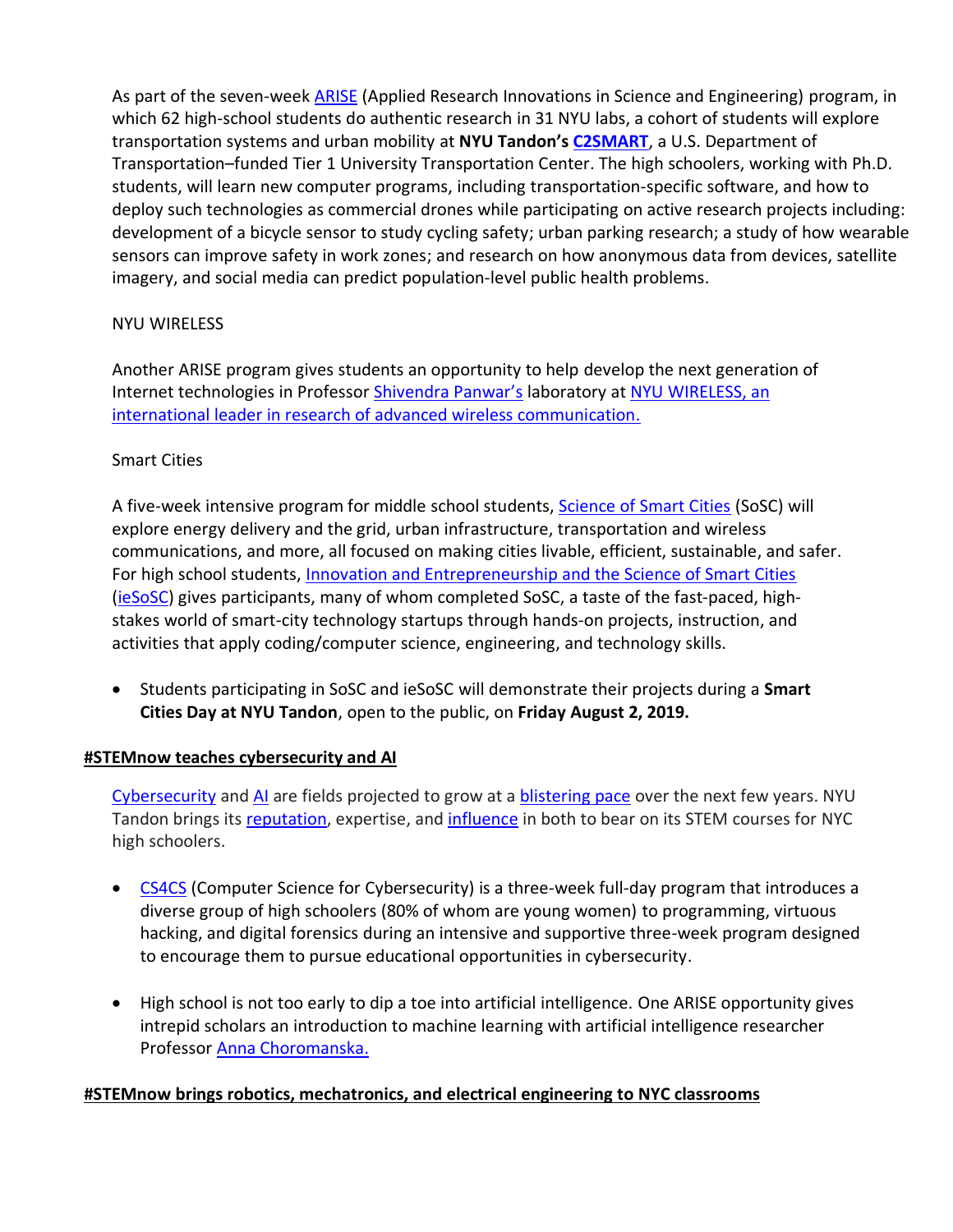For the past six years, #STEMnow robotics and mechatronics programs have enhanced science and math curricula in dozens of middle and high schools across New York City through NSF-funded programs. This year, these innovative workshops include:

- [CrEST](http://engineering.nyu.edu/k12stem/crest/) (Creativity in Engineering, Science, and Technology): This summer, a group of high school students who this spring learned circuitry, electronics, mechanical systems, physical computing, robotics and other STEM disciplines **from NYU engineering students,** are putting their skills to the test. They will run **week-long workshops** for middle school students from partner nonprofit organization's summer programs and from the NYC community. Workshops follow fun themes such as Arduino and TinkerCAD, the Internet of things, and 3D printing and basic electronics.
- [Discovery Research for Teachers:](https://engineering.nyu.edu/research-innovation/k12-stem-education/teacher-programs/drk12-robotics) NYU Tandon experts help teachers take robotics to their middle school science and math classrooms. This comprehensive, year-round STEM professional development program includes intensive two-day sessions this summer on using robotics to support math and science curricula and in-classroom support by NYU Tandon graduate students during the school year. This summer, for the first time, three teachers who previously completed the program will return to teach a two-day curriculum they developed using LEGO EV3 robots.
- [ITEST Robotics and Entrepreneurship:](http://engineering.nyu.edu/mechatronics/ITEST/) Robotics and engineering drive professional development for high school teachers and educational enrichment for their students. Teachers, each joined by two of their students, will learn about business planning, new-product development, intellectual property, and fundraising. Included are *Shark Tank*-style pitching competitions for students and kits of robotics equipment for teachers to use back at their schools.
- [SMARTeR](https://engineering.nyu.edu/research-innovation/k12-stem-education/teacher-programs/research-experiences-teachers) (Science and Mechatronics-Aided Research for Teachers with an Entrepreneurship Experience): This program gives teachers, almost all from public schools, a chance to enhance their STEM curricula with a hands-on exploration of mechanical engineering, control theory, computer science, and electronics. Participants also learn such entrepreneurship skills as newproduct development, intellectual property, and fundraising. Teachers conduct engineering research alongside graduate and undergraduate researchers and faculty.

## **Why STEM matters at NYU Tandon**

A 2018 [study](http://www.pewsocialtrends.org/2018/01/09/diversity-in-the-stem-workforce-varies-widely-across-jobs/) by the Pew Research Center reported that STEM employment has grown 79% since 1990, and computer jobs saw a 338% increase over the same period.

But diversity in STEM professions is not keeping pace: African Americans represent just 9% of STEM workers, and Hispanics just 7%. But 85% percent of students who are ultimately served by #STEMnow  $-$  thanks in part to teachers who participate in its teacher training programs  $-$  come from communities historically underrepresented in STEM disciplines.

Women constitute only [13%](https://alltogether.swe.org/2018/09/swe-research-update-women-in-engineering-by-the-numbers/) of the engineering workforce, a quarter of computer science occupations, and only [11%](https://blog.isc2.org/isc2_blog/2017/05/the-great-divide-women-in-cybersecurity-infographic.html) of global cybersecurity positions; but young women constitute half of this year's #STEMnow participants, a reflection of NYU Tandon's efforts to decrease gender disparity among undergraduate engineers. Over the last decade, NYU Tandon has more than quadrupled the